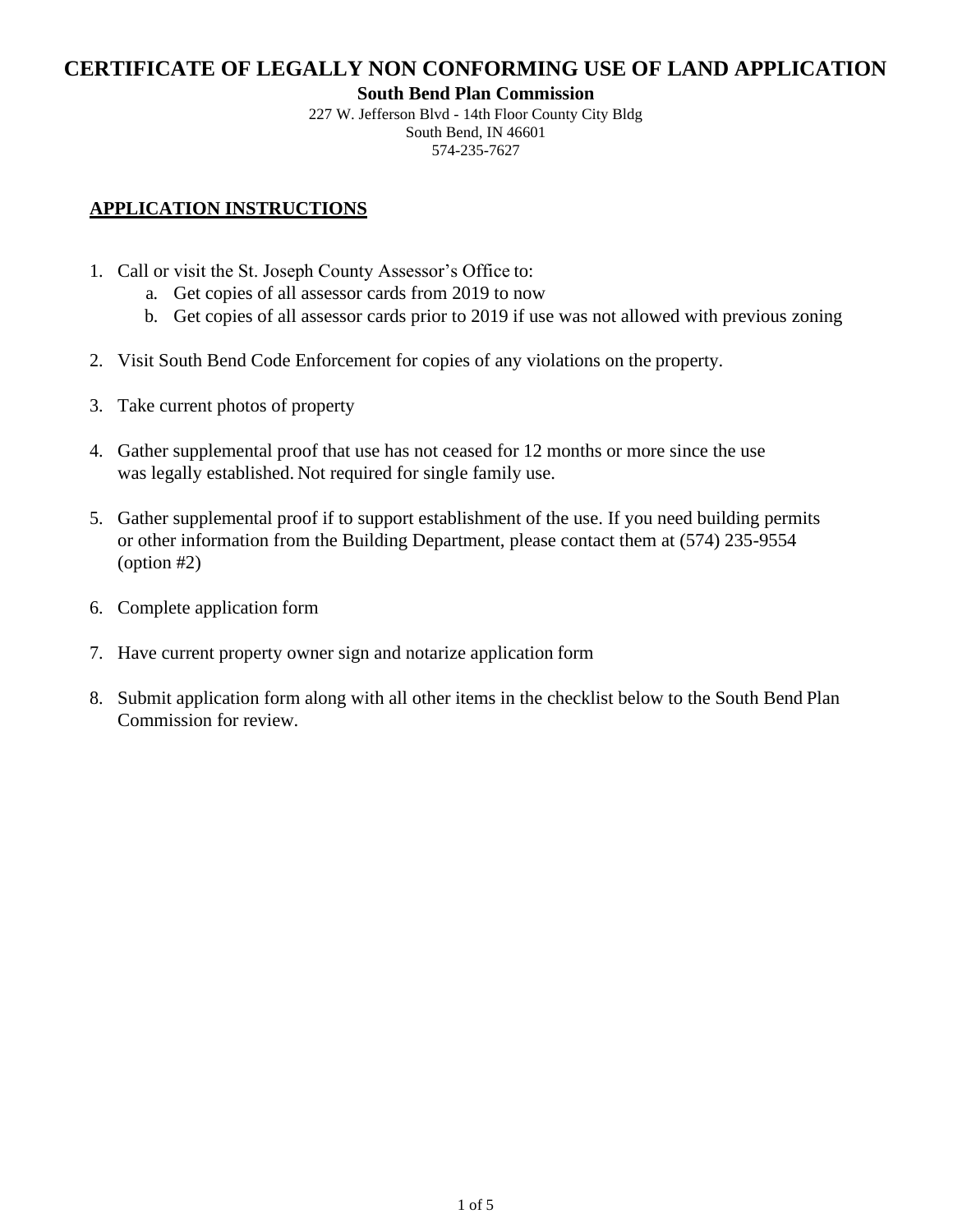#### **REVIEW AND APPEAL**

The Zoning Administrator will review the application, including any and all supporting documentation provided. A Certificate of Legal Nonconforming Use of Land will be issued where such use has been determined by the Zoning Administrator to be in compliance with all ordinances.

In review of this application, the Zoning Administrator may also solicit any additional information that may come to his or her attention such as permits, contacts with existing tenants, and any citizen comments.

Denial of the application by the Zoning Administrator may be appealed to the South Bend Board of Zoning Appeals.

### **NOTICE TO PETITIONER**

The Certificate of Legal Nonconforming Use, if approved, may be rescinded if the information provided by the applicant is discovered to be false, or new information is brought forward. In addition, the issuance of the Certificate does not limit or restrict the right of the Zoning Administrator to initiate zoning enforcement if the nonconforming use is abandoned, enlarged or otherwise destroyed in a manner recognized by applicable or State law; or if zoning violations occur upon the real estate.

### **USEFUL LINKS**

- Building Department [southbendin.gov/zoning](https://www.southbendin.gov/government/department/building-department)
- South Bend Plan Commission [southbendin.gov/zoning](http://www.stjosephcountyindiana.com/departments/Areaplan/new/index.htm)
- Assessor's Office <http://www.stjosephcountyindiana.com/departments/SJCAssessor/index.htm>
- South Bend Code Enforcement [southbendin.gov/code](https://www.southbendin.gov/government/department/code-enforcement)
- South Bend Zoning Ordinance and Zoning Map- southbendin.gov/zoning
- [MACOG GIS Site](http://www.stjosephcountyindiana.com/departments/Areaplan/ordinancesb.htm)  [http://maps.macog.com/Html5Viewer/Index.html?configBase=http://maps.macog.com/Geocortex/Essenti](http://maps.macog.com/Geocortex/Essenti) [als/Ess443/REST/sites/MACOG\\_HTML5/viewers/MACOG/virtualdirectory/Resources/Config/](http://www.stjosephcountyindiana.com/departments/Areaplan/new/ordinances_zoning_county.htm) Default& run=MACOG-StJosephParcelSearch
- APRA Information [southbendin.gov/legal](http://www.stjosephcountyindiana.com/departments/Areaplan/Ordinances/Zoning%20Ordinances/South%20Bend%20Zoning%20Ordinance/Section%2021-01-03%20Nonconforming%20Lots%2C%20Uses%2C%20Buildings%2C%20Structures%20or%20Signs.pdf)
- [City of South Bend -](http://www.stjosephcountyindiana.com/departments/Areaplan/Ordinances/Zoning%20Ordinances/South%20Bend%20Zoning%20Ordinance/Section%2021-01-03%20Nonconforming%20Lots%2C%20Uses%2C%20Buildings%2C%20Structures%20or%20Signs.pdf) southbendin.gov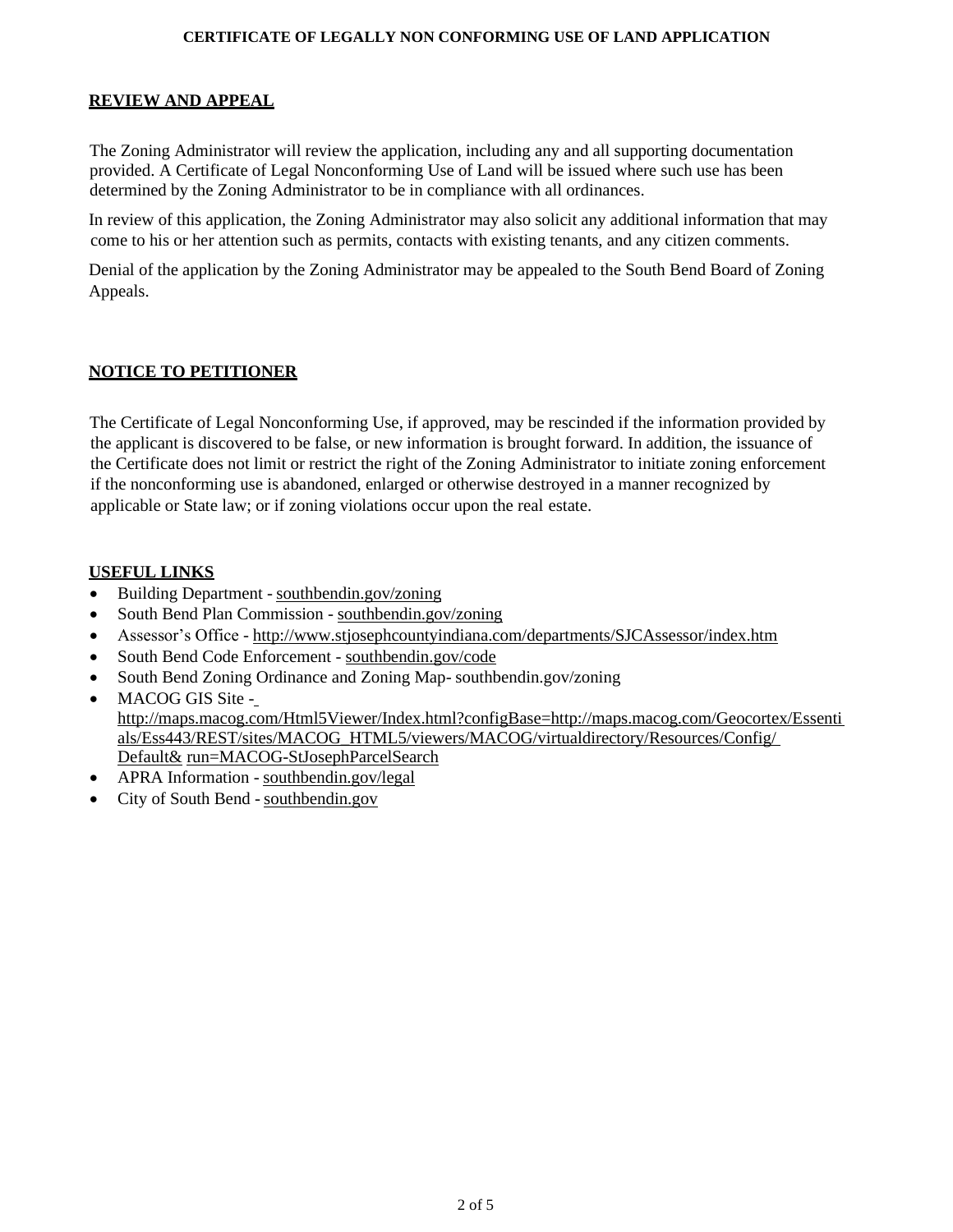- 1. Completed application, signed and notarized by current property owner
- $\Box$  2. Non Refundable Filing fee (confirm the current fee in the most recent fee schedule)
- $\Box$  3. If seeking to certify anything other than the use, provide a site plan showing location of all buildings and structures and their setbacks, parking spots (if not single family residential), landscaping (if not single family, or duplex). **If lot is less than 3 acres site plan must be to scale.**
- $\Box$  4. Assessor property cards from 2019-to now
- $\Box$  5. If use was not allowed in 2019 all available assessor cards prior to 2019. If this is provided the supplemental proof may not be required.
- $\Box$  6. Current photographs of property
- ☐ 7. Code Enforcement Records for the property
- $\Box$  8. Supplemental proof provide at least 1 additional item from the list below that supports a legal non-conforming use of land:
- ☐ a. **Assessor Property Cards**.

Assessors have cards from assessments from previous years. Submit cards for all years available. Contact the County Assessor at (574) 235-9523. This may not be enough supplemental proof.

☐ **b. Affidavits**. Written affidavits from neighbors, present or past property owners or tenants, or anyone who may have knowledge of the non-conforming use, may be used to supplement primary evidence. These affidavits must be legible, include the telephone number and address of the affiant, and must be notarized.

### ☐ **c. Polk Directory / Haines Directory Pages**. Reproduce information found in Polk Directory pages and/or Haines Directory pages pertaining to the address of the property under consideration. Highlight or underline the information, and include the year.

☐ **d. Variance/Rezoning petitions (Zoning History).** Information on variances may be obtained through the records of the South Bend/St. Joseph County Building Department. Information on rezoning petitions may be obtained through the records of the South Bend Plan Commission.

- ☐ **e. Improvement Location Permits/Building permits.** Past permits issued may be obtained at the South Bend/St. Joseph County Building Department. (Note that permits and associated documents older than 12 years may no longer be available.)
- ☐ **f. Floor or Building Plan(s)**. (Original/as-built, historic, current) with verifiable date. Required if therequest for the Certificate Of Legally Established Non-Conforming Use Of Land is for uses or expansion of uses. (Note that permits and associated documents older than 12 years may no longer be available.)
- ☐ **g. Historic Preservation Commission documents.** For properties within a locally designated Historic Preservation District, the records and collections of the Commission may provide useful historical information regarding the use of the property or its improvements.
- ☐ **h. Recorded Documents.** Recorded documents are located in the Office of the St. Joseph County Recorder, 3rd Floor County-City Building. Include any documents that relate to the history of the use of the property, such as contracts and liens.
- ☐ **i. Sanborn Fire Insurance Maps.** The Sanborn maps are available only for properties located within the original city limits of South Bend. These maps give detailed information about lots and land use. These maps are available in the offices of the South Bend Plan Commission.
- ☐ **j. Licenses (Liquor, Merchant, etc.).** Include any documents that relate to transactions that have occurred on, or in regard to, the affected property at any time since the use began.
- ☐ **k. Business / Financial Records.** Such as rent receipts, financial records, tax statements and property insurance statements. IRS tax filings may be an important source of information. Financial amounts may be blackened out for privacy.
- □ **l. Utility Bills** (such as utility, construction, etc.). This information may give insight as to when a non-conforming use began and may be available from utility companies, current or former tenants, or creditors. Financial amounts may be blackened out for privacy.
- □ **m. Photographic evidence**. This may include newspapers, periodicals, publications, aerial photographs, or other image documentation. Photographs have limited value unless a verifiable date is included.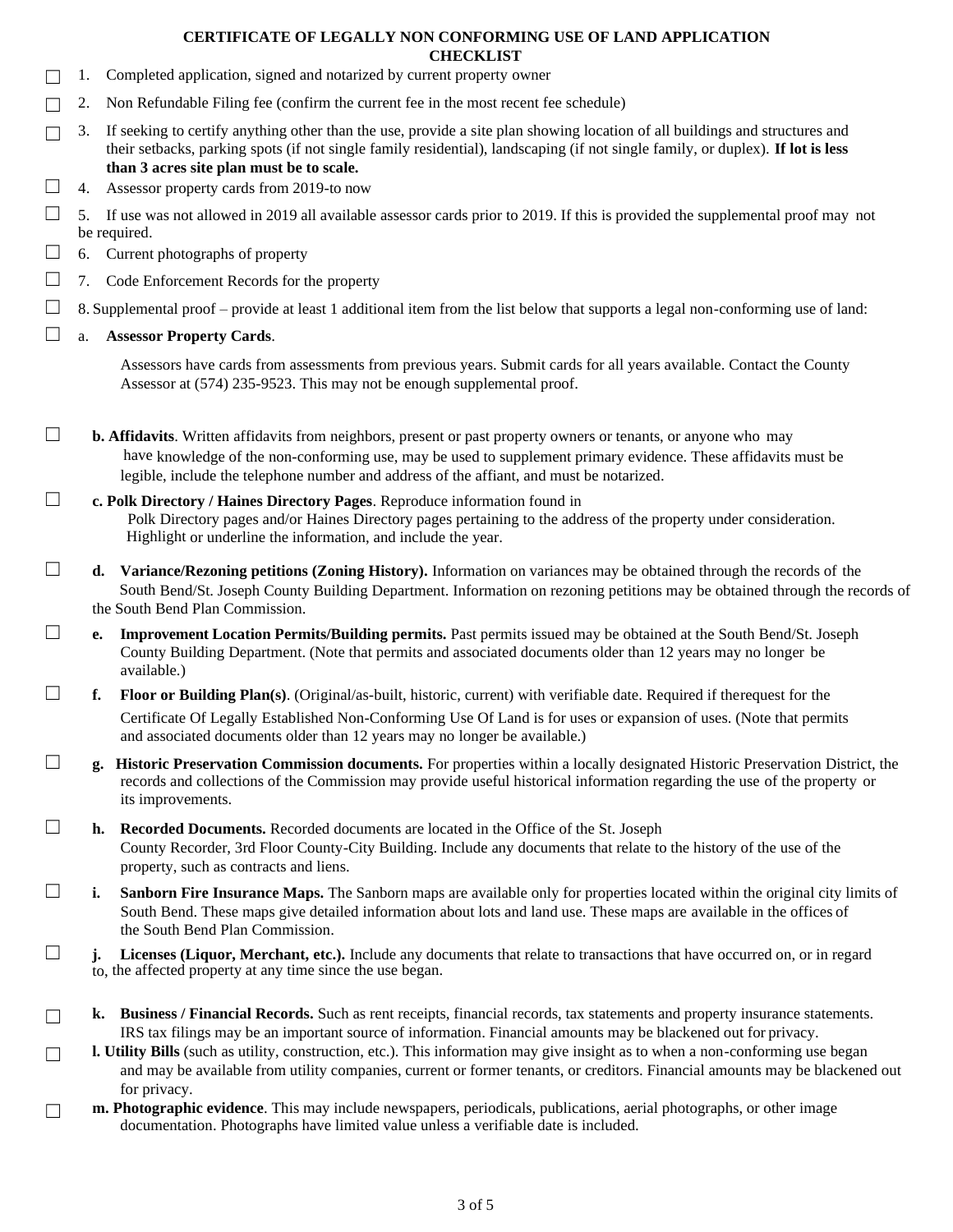| <b>APPLICANT INFORMATION</b>                                                                                                                                                                                                      |                                                                                                        |                                     |                                                                                                                                   |                                           |  |  |  |  |  |  |
|-----------------------------------------------------------------------------------------------------------------------------------------------------------------------------------------------------------------------------------|--------------------------------------------------------------------------------------------------------|-------------------------------------|-----------------------------------------------------------------------------------------------------------------------------------|-------------------------------------------|--|--|--|--|--|--|
| <b>APPLICANT:</b><br>Must be current property owner                                                                                                                                                                               |                                                                                                        |                                     |                                                                                                                                   |                                           |  |  |  |  |  |  |
| <b>PHONE:</b>                                                                                                                                                                                                                     | <b>EMAIL:</b>                                                                                          |                                     |                                                                                                                                   |                                           |  |  |  |  |  |  |
|                                                                                                                                                                                                                                   |                                                                                                        |                                     |                                                                                                                                   |                                           |  |  |  |  |  |  |
| <b>ADDRESS:</b>                                                                                                                                                                                                                   | Address                                                                                                | City                                | State                                                                                                                             | Zip                                       |  |  |  |  |  |  |
|                                                                                                                                                                                                                                   |                                                                                                        |                                     |                                                                                                                                   |                                           |  |  |  |  |  |  |
|                                                                                                                                                                                                                                   | information, same zoning, same use, be located in the same jurisdiction and be adjacent to each other. |                                     | <b>PROPERTY INFORMATION</b> If applying for multiple properties in a single application they must all have the same ownership     |                                           |  |  |  |  |  |  |
|                                                                                                                                                                                                                                   |                                                                                                        |                                     |                                                                                                                                   |                                           |  |  |  |  |  |  |
| Parcel ID# (e.g. 006-1007-007002)                                                                                                                                                                                                 |                                                                                                        | Address                             | City                                                                                                                              | Zip                                       |  |  |  |  |  |  |
| <b>Legal Description</b>                                                                                                                                                                                                          |                                                                                                        |                                     |                                                                                                                                   |                                           |  |  |  |  |  |  |
|                                                                                                                                                                                                                                   |                                                                                                        |                                     |                                                                                                                                   |                                           |  |  |  |  |  |  |
| Parcel ID# (e.g. 006-1007-007002)                                                                                                                                                                                                 |                                                                                                        | Address                             | City                                                                                                                              | Zip                                       |  |  |  |  |  |  |
| <b>Legal Description</b>                                                                                                                                                                                                          |                                                                                                        |                                     |                                                                                                                                   |                                           |  |  |  |  |  |  |
|                                                                                                                                                                                                                                   |                                                                                                        |                                     |                                                                                                                                   |                                           |  |  |  |  |  |  |
| Parcel ID# (e.g. 006-1007-007002)                                                                                                                                                                                                 |                                                                                                        | Address                             | City                                                                                                                              | Zip                                       |  |  |  |  |  |  |
| <b>Legal Description</b>                                                                                                                                                                                                          |                                                                                                        |                                     |                                                                                                                                   |                                           |  |  |  |  |  |  |
|                                                                                                                                                                                                                                   |                                                                                                        |                                     |                                                                                                                                   |                                           |  |  |  |  |  |  |
|                                                                                                                                                                                                                                   |                                                                                                        |                                     |                                                                                                                                   |                                           |  |  |  |  |  |  |
| Parcel ID# (e.g. 006-1007-007002)                                                                                                                                                                                                 |                                                                                                        | Address                             | City                                                                                                                              | Zip                                       |  |  |  |  |  |  |
| <b>Legal Description</b>                                                                                                                                                                                                          |                                                                                                        |                                     |                                                                                                                                   |                                           |  |  |  |  |  |  |
|                                                                                                                                                                                                                                   |                                                                                                        |                                     | ZONING For current zoning visit the South Bend Plan Commission web page. For previous zonings contact South Bend Plan Commission. |                                           |  |  |  |  |  |  |
| at 245-6022                                                                                                                                                                                                                       |                                                                                                        | <b>ZONING IN 2019:</b>              |                                                                                                                                   |                                           |  |  |  |  |  |  |
| <b>CURRENT ZONING:</b>                                                                                                                                                                                                            |                                                                                                        |                                     | <b>OTHER PREVIOUS ZONING:</b>                                                                                                     |                                           |  |  |  |  |  |  |
|                                                                                                                                                                                                                                   | VARIANCE, SPECIAL USE/ EXCEPTION APPROVALS                                                             | N/A                                 | <b>YES</b><br>Date of Approval                                                                                                    |                                           |  |  |  |  |  |  |
|                                                                                                                                                                                                                                   |                                                                                                        |                                     |                                                                                                                                   |                                           |  |  |  |  |  |  |
|                                                                                                                                                                                                                                   | Description of variance and/or special exception/use                                                   |                                     |                                                                                                                                   |                                           |  |  |  |  |  |  |
|                                                                                                                                                                                                                                   |                                                                                                        |                                     |                                                                                                                                   |                                           |  |  |  |  |  |  |
| <b>CURRENT USE</b> To verify if the current use is permitted, requires special use/exception approval or is not permitted visit the Area<br>Plan Commission web page and access the applicable zoning ordinance for the property. |                                                                                                        |                                     |                                                                                                                                   |                                           |  |  |  |  |  |  |
| <b>Start Date for</b>                                                                                                                                                                                                             | Has the use ceased for 12                                                                              |                                     | Has the use ceased for                                                                                                            |                                           |  |  |  |  |  |  |
| <b>Current Use</b>                                                                                                                                                                                                                | (twelve) months or more                                                                                | $\Box$ YES<br>since the start date? | 6 (six) months or more<br>$\Box$ NO<br>since the start date?                                                                      | $\Box$ YES<br>$\Box$ NO                   |  |  |  |  |  |  |
|                                                                                                                                                                                                                                   | PERMITTED IN                                                                                           |                                     |                                                                                                                                   |                                           |  |  |  |  |  |  |
| The Current use is:                                                                                                                                                                                                               | <b>CURRENT ZONING</b>                                                                                  |                                     | SPECIAL EXCEPTION/USE<br>IN CURRENT ZONING                                                                                        | NOT PERMITTED IN<br><b>CURRENT ZONING</b> |  |  |  |  |  |  |
| Type of use:                                                                                                                                                                                                                      |                                                                                                        |                                     |                                                                                                                                   |                                           |  |  |  |  |  |  |
| <b>COMMERICAL</b>                                                                                                                                                                                                                 | <b>BUSINESS</b><br>⊔                                                                                   | <b>INDUSTRIAL</b>                   |                                                                                                                                   |                                           |  |  |  |  |  |  |
| (E.G. RETAIL)                                                                                                                                                                                                                     | (E.G. OFFICE)<br><b>SINGLE</b>                                                                         |                                     |                                                                                                                                   |                                           |  |  |  |  |  |  |
| MULTI-FAMILY                                                                                                                                                                                                                      | ப<br><b>FAMILY</b>                                                                                     | <b>DUPLEX</b>                       |                                                                                                                                   |                                           |  |  |  |  |  |  |